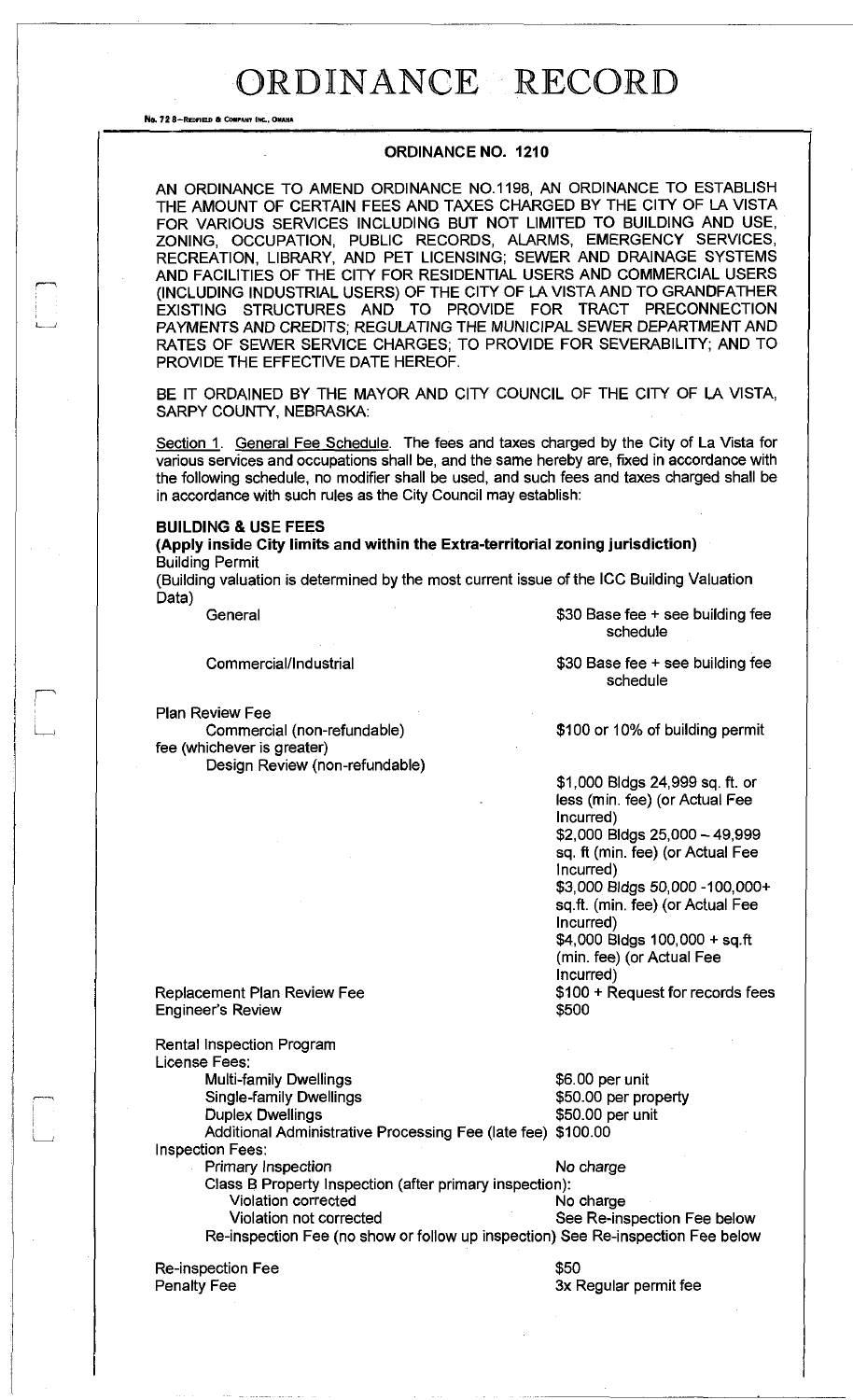### ORDINANCE RECOR Amended Master Fee Schedule 13/14 Fiscal Year

No. 72 8-REDFIELD & COMPANY INC., OMAHA

Refund Policy Certificate of Occupancy Temporary Certificate of Occupancy Pre-occupancy fee (Occupancy without C.O.) Temporary Use Permit (includes tents, greenhouses, event structures) Sign Permit Identification Sign, Incidental Sign Master Sign Plan (more than 1 sign) Common Sign Plan Temporary Sign Permit: Non-profit or tax exempt organization All other temporary signs Tower Development Permit Co-locates - Towers Tarp Permit(valid for 6 months) Solar Panel Permit Satellite Dish Permit Wading/Swimming Pools at residence Dedicated Electrical circuit for pumps Mechanical Permits fee Plumbing Permits fee Sewer Repair Permit Backflow protector permit Underground Sprinklers Electrical Permits fee 75% will be refunded when the project is cancelled or not complete within one year. No refund will be given after one year. (Sewer Hook-up Fee is100% refunded) \$50 \$750 \$750 \$ 50 plus \$10/day \$150/sign \$75/sign \$250 \$250 \$0 \$ 30/year \$1000 \$100 \$30 \$30 \$30 \$30 \$30 \$30 Base fee + See mechanical \$30 Base fee + See mechanical \$30 \$ 30 (\$22 permit & \$8 backflow) \$ 30 (\$22 issue fee & \$8 fixture) \$30 Base Fee + See electrical City Professional License (Plumbers; Mech. Contractors) \$ 15 and a \$1,000,000 Liability, and a \$500,000 bodily injury insurance Certificate per each occurrence Also a \$5,000 Bond is required, naming the City as the recipient. Demolition of building Moving Permit (buildings 120 square feet or greater) Sheds and Fences **Sidewalks** \$250 plus Insurance Certificate \$250 plus Insurance Certificate \$30.00 \$30.00 Driveway Replacement<br>Driveway Approach w/o curb cut or grinding  $$30.00$ Driveway Approach w/o curb cut or grinding With curb requiring cut plus the 4' apron on each side) Contractor (Contractor performs curb cut or grind) \$ 30.00 plus \$1.00/ft. City Charge (if City performs curb cuts) \$50 + \$5/ft (\$40 set up fee; \$10 permit fee) City charge (if City performs curb grinds)  $$50 + $6/ft$  (\$40 set up fee; \$10) permit fee) Utility Cut Permit \$30.00 Appeal Fee Regarding Issuance or Denial of Curb Cut/Driveway Approach Construction Permit  $$250$ Street Paving, Surfacing, Resurfacing, Repairing, Sealing or Resealing Permit  $$ 30.00$ /Yearly Appeal Fee Regarding Issuance or Denial of Street Paving, Resurfacing, etc. Permit  $$250$ GRADING PERMIT FEES 5 acres or less \$ 500

More than 5 acres

\$1,000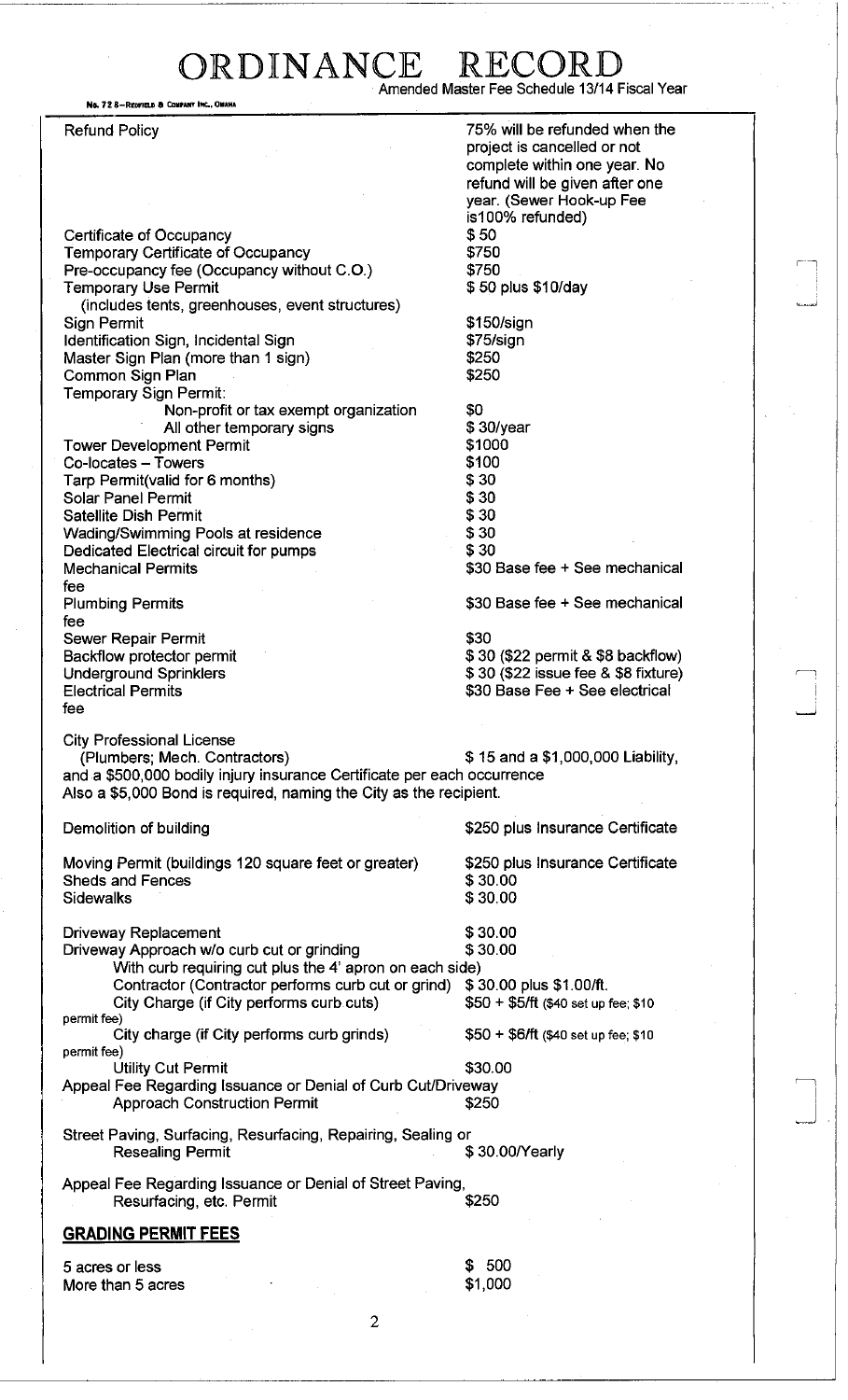No. 72 8-REDNELD & COMPANY INC., OMAHA COMPANY AND REDUCED MARINE AMENDED MASTER Fee Schedule 13/14 Fiscal Year

#### ZONING FEES

| <b>Comprehensive Plan Amendment</b>                                                                                                                                  | \$500                            |
|----------------------------------------------------------------------------------------------------------------------------------------------------------------------|----------------------------------|
| Zoning Map Amendment (rezoning)                                                                                                                                      | \$500                            |
| <b>Zoning Text Amendment</b>                                                                                                                                         | \$500                            |
| <b>Zoning Verification Letter</b>                                                                                                                                    | \$50                             |
| <b>Subdivision Text Amendment</b><br>Conditional Use Permit (1 acre or less)<br>Conditional Use Permit (more than 1 acre)<br><b>Conditional Use Permit Amendment</b> | \$500<br>\$300<br>\$500<br>\$200 |

Administrative Plat - Lot Split, Lot Consolidation or Boundary Adjustment

Flood Plain Development Permit

Preliminary Platting

Final Platting

Revised Preliminary Plat

Replat

Preliminary P.U.D. (includes rezoning fee)

Final P.U.D.

Vacation of Plat and Right of Way Vacation

Variance, Appeals, Map Interpretation (B.O.A.) \$250 Watershed Fees - the following fees apply to only new developments or significant redevelopments as specified in a subdivision agreement: (fees are remitted to Papillion Creek Watershed Partnership)

Single Family Residential Development (up to 4-plex) High-Density Multi-Family Residential Development Commercial/Industrial Development acre\*

\$750 per dwelling unit

\$3,300 per gross acre\* \$4,000 per gross

'Computed to the nearest .01

#### acre.

^ 1 1 •

#### **OCCUPATION TAXES**

| <b>Publication fees</b>                 | \$10   |
|-----------------------------------------|--------|
| Class A Liquor License Holder           | \$200  |
| Class B Liquor License Holder           | \$200  |
| Class C Liquor License Holder           | \$600  |
| Class D Liquor License Holder           | \$400  |
| Class   Liquor License Holder           | \$500  |
| Class L Liquor License Holder           | \$500  |
| Class W Wholesale Beer License Holder   | \$1000 |
| Class X Wholesale Liquor License Holder | \$1500 |
| Class Y Farm Winery License Holder      | \$500  |
| Class Z Liquor License Holder           | \$500  |
| Class AB Liquor License Holder          | \$400  |
| Class AD Liquor License Holder          | \$600  |
| Class ADK Liquor License Holder         | \$800  |
| <b>Class AK Liguor License Holder</b>   | \$400  |
| Class ABK Liquor License Holder         | \$600  |

3

\$750+ additional fee of \$250 for review of revised drawings

\$500

\$1,000 +additional fee of \$250 for review of revised drawings

\$1000+additional fee of \$250 for review of revised drawings \$500+additional fee of \$250 for review of revised drawings

\$1500 +additional fee of \$250 for review of revised drawings

\$1000 +additional fee of \$250 for review of revised drawings

\$500+additional fee of \$250 for review of revised drawings \$150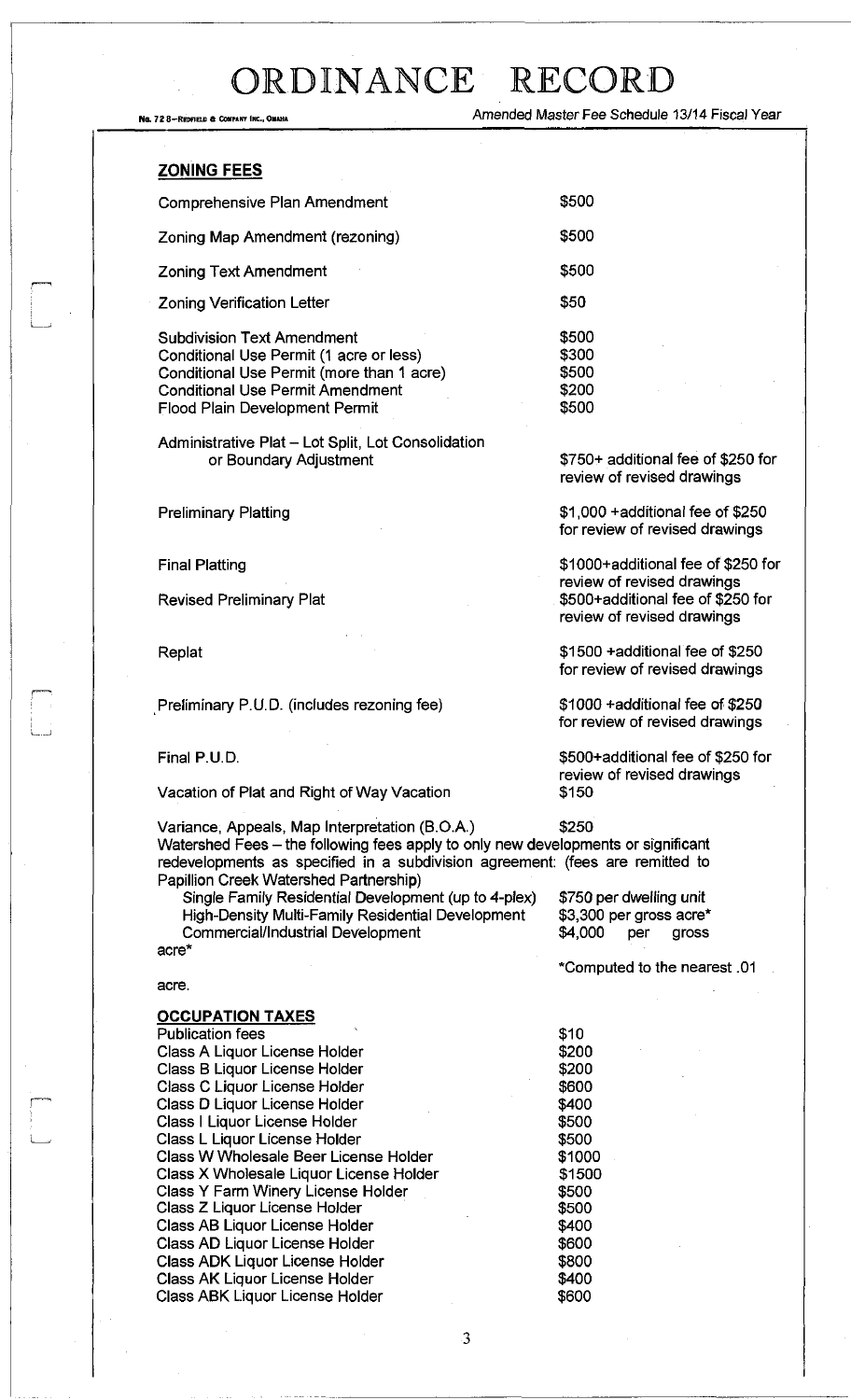# ORDINANCE RECORD<br>Amended Master Fee Schedule 13/14 Fiscal Year

—,

r—i

| No. 72 8-REDFIELD & COMPANY INC., OMAHA                                                                   |          |                                           |
|-----------------------------------------------------------------------------------------------------------|----------|-------------------------------------------|
| Class BK Liquor License Holder                                                                            |          | \$400                                     |
| <b>Class CK Liquor License Holder</b>                                                                     |          | \$800                                     |
| Class DK Liquor License Holder                                                                            |          | \$600                                     |
| Class IB Liquor License Holder                                                                            |          | \$700                                     |
| Class IBK Liquor License Holder                                                                           |          | \$900                                     |
| Class ID Liquor License Holder                                                                            |          | \$900                                     |
| Class IDK Liquor License Holder                                                                           |          | \$1100                                    |
| Class IK Liquor License Holder                                                                            |          | \$700                                     |
| Special Designated Permit - Liquor Control                                                                |          | \$50/day except non-profits               |
|                                                                                                           |          |                                           |
| Transfer of Liquor License from One Location to Another                                                   |          | \$25                                      |
| (These fees are in addition to the State Fee Requirement)                                                 |          |                                           |
| Amusement Concessions (i.e. Carnivals)                                                                    |          | \$10/concession/day                       |
| (This would include any vendors set up for special functions at the La Vista Sports Complex)              |          |                                           |
| Auto dealers - new and used - \$250 plus \$.01 per sq. ft. of inside area, and \$.005 per sq. ft.         |          |                                           |
| of outside area used for display, sales or storage.                                                       |          |                                           |
|                                                                                                           |          |                                           |
| Auto repair                                                                                               |          | \$100                                     |
| Banks, small loan and finance companies                                                                   |          | \$250 plus \$75/each detached             |
| facility.                                                                                                 |          |                                           |
| Barber shops, beauty salons, tanning & nail salons \$75 plus \$10 per operator over one.                  |          |                                           |
| <b>Bowling Alleys or Billiard/Pool Halls</b>                                                              |          | \$50/year + \$10/table or alley           |
| (Additional fee for Restaurant or Bar if applicable)                                                      |          |                                           |
| Car washes                                                                                                |          | \$100 (includes all vacuum & supply       |
| vending machines)                                                                                         |          |                                           |
| Circus, Menagerie or Stage Show                                                                           | \$50/day |                                           |
| Collecting agents, detective agents or agencies                                                           |          |                                           |
| and bail bondsmen                                                                                         | \$75     |                                           |
| Construction/Tradesmen                                                                                    |          | \$75 and a \$1,000,000 Liability,         |
| \$500,000 bodily injury insurance certificate                                                             |          |                                           |
| Convenience stores                                                                                        | \$75     |                                           |
| Convenience store with car wash                                                                           |          | \$120 (Includes all vacuum & supply       |
| vending machines)                                                                                         |          |                                           |
| Dry cleaning or laundry and tailoring                                                                     | \$50     |                                           |
| <b>Funeral homes</b>                                                                                      | \$150    |                                           |
| <b>Gaming Device Distributors</b>                                                                         |          | 5% of gross receipts (non-profits exempt) |
| <b>Games of Chance/Lotteries</b>                                                                          |          | 5% of gross receipts (non-profits exempt) |
|                                                                                                           |          |                                           |
| Games of Chance/Lottery License Fee                                                                       |          | \$50/1st location - \$10/ea additional    |
| <b>Gas Companies</b>                                                                                      |          | 5% of gross receipts                      |
| <b>Hawkers/Peddlers</b>                                                                                   |          | \$75/day or \$500/year                    |
| Home Occupations (not specified elsewhere)                                                                |          |                                           |
| Home Occupation Permit Application Fee                                                                    | \$30     |                                           |
| Home Occupation 1 and Child Care Home                                                                     | \$50     |                                           |
| Home Occupation Conditional Use Permit - see Zoning Fees                                                  |          |                                           |
|                                                                                                           |          |                                           |
| Hotels/motels – Any hotel or motel in the City shall pay to the City monthly an Occupation                |          |                                           |
| Tax equal to 5% of gross receipts from room rentals. Any shops and/or restaurants, which                  |          |                                           |
| are part of, associated with, or located in or with a hotel or motel facility will be considered a        |          |                                           |
| separate business and taxed in accordance with the provisions of this Ordinance and the                   |          |                                           |
| applicable classifications(s) of the shop and/or restaurant hereunder. The Occupation                     |          |                                           |
| Taxes with Respect to any banquet and/or ballroom facilities of, or associated with, or                   |          |                                           |
| located in or with, any such hotel or motel shall be determined in accordance with the                    |          |                                           |
| square footage schedule above, based on the actual square footage of said facilities.                     |          |                                           |
|                                                                                                           |          |                                           |
| Movie theatres                                                                                            |          | \$150/complex and \$75/viewing room       |
| Music, Vending, & Pinball Machines                                                                        |          | \$ 20/year/machine +Service Provider      |
| Fee of &75.00 for business outside the City that provides machines for local businesses                   |          |                                           |
| Nurseries, greenhouses, landscaping businesses,                                                           |          |                                           |
| and tree trimmers                                                                                         | \$75     |                                           |
| Nursing homes, assisted living, hospitals                                                                 |          |                                           |
| and retirement homes                                                                                      | \$       | 5 per bed                                 |
|                                                                                                           |          |                                           |
| Pawnbrokers<br>a pawnbroker card or ledger entry per Neb. Rev. Stat. Section 69-204. Minimum of \$30/year | S        | 1.00/pawnbroker transaction evidenced by  |
|                                                                                                           |          |                                           |
|                                                                                                           |          |                                           |
|                                                                                                           |          |                                           |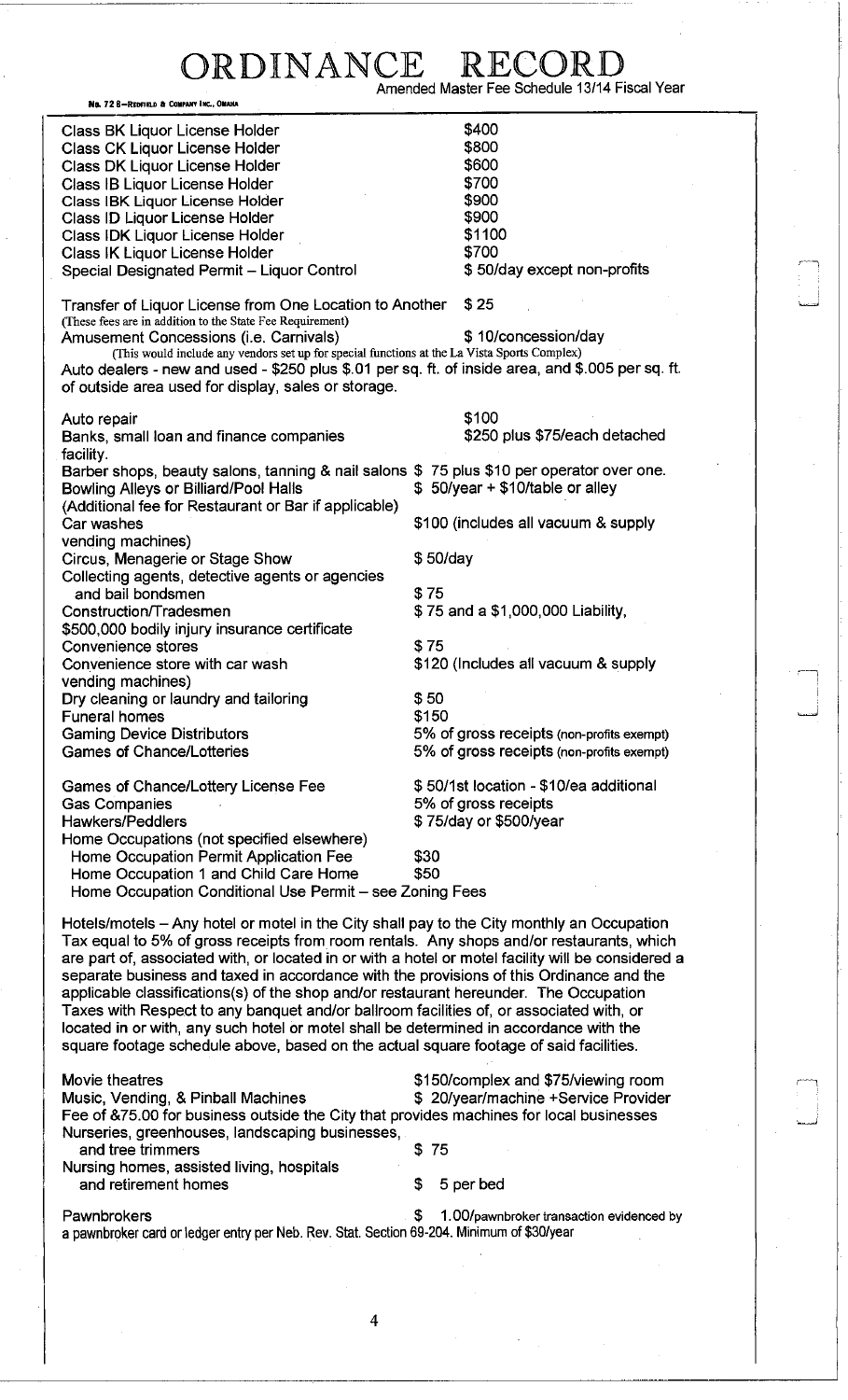No. 72 8-REOFIELD & COMPARY INC.. OWAKY INC.. ON AMERICAL AMERICAL AMERICAL AMERICAL PROPERTY OF A FISCAL Year

Professional services - engineers, architects, physicians, dentists, chiropractors, osteopaths, accountants, photographers, auctioneers, veterinarians, attorneys, real estate offices and insurance agents or brokers - \$75 plus \$10 per agent or professional over one (1)

Recreation businesses - indoor and outdoor \$100

Restaurants, Bars, and drive-in eating establishments\$ 50 (5 employees or less) ^ \$100 (more than 5 employees)

Retail, Manufacturing, Wholesale, Warehousing and Other - Any person or entity engaged primarily in a manufacturing, wholesale, and/or warehousing business shall pay an Occupation Tax based on the schedule below and the actual interior or enclosed square footage of facilities in the City used by said person or entity in the conduct of such business; and any person or entity engaged in a business of making retail sales of groceries, clothing, hardware, notions, furniture, home furnishings, services, paint, drugs, or recreational equipment, and any other person or entity engaged in a business for which an Occupation Tax is not specifically provided elsewhere in this Ordinance, shall pay an Occupation Tax based on the schedule below and actual interior or enclosed square footage of facilities in the City used by said person or entity in the conduct of such business; provided, however, that persons or entities that use a basement or one or more additional floors in addition to the main floor (the main floor being the floor with the greatest total square footage) in the conduct of one or more specified businesses of sales at retail shall determine square footage for purposes of the Occupation Tax imposed hereunder based on the square footage of the entire main floor plus one-half (1/2) of the square footage of all such basement and additional floors.

| O<br>1,000<br>3,000<br>5,000<br>8,000 | 999 sq. ft.<br>2,999 sq. ft.<br>4,999 sq. ft.<br>7,999 sq. ft.<br>9,999 sq. ft. | \$50 | 65<br>S<br>\$80<br>\$120<br>\$150 |
|---------------------------------------|---------------------------------------------------------------------------------|------|-----------------------------------|
| 10,000<br>15,000<br>25,000            | 14,999 sq. ft.<br>24,999 sq. ft.<br>39.999 sq. ft                               |      | \$200<br>\$225<br>\$300           |
| 40,000<br>60,000<br>100,000           | 59,999 sq. ft.<br>99,999 sq. ft.<br>and greater                                 |      | \$400<br>\$500<br>\$750           |
|                                       |                                                                                 |      |                                   |

Schools - trade schools, dance schools, music schools, nursery school or any type of school operated for profit \$ 50

Service providers, such as persons, firms partnerships or corporations delivering any product, good or service whatsoever in nature within the City  $$75$ 

Service stations selling oils, supplies, accessories for service at retail wash

Telephone Companies (includes land lines, wireless, cellular, and mobile)

Telephone Surcharge -911

Tobacco License Tow Truck Companies Late Fee (Up to 60 days) Late Fee ( 60-90 days) Late Fee (over 90 days)

#### OTHER FEES

**Barricades** Deposit Fee(returnable) Block Parties/Special Event Construction Use

\$ 75 + \$25.00 for attached car

5% of gross receipts

\$1.00 per line per month

- \$ 15 (based on State Statute)
- \$ 75
- \$ 35
- \$ 75

Double Occupation tax or \$100, whichever is greater

\$ 60/barricade \$ 5/barricade per day \$30 ea. (7 days maximum)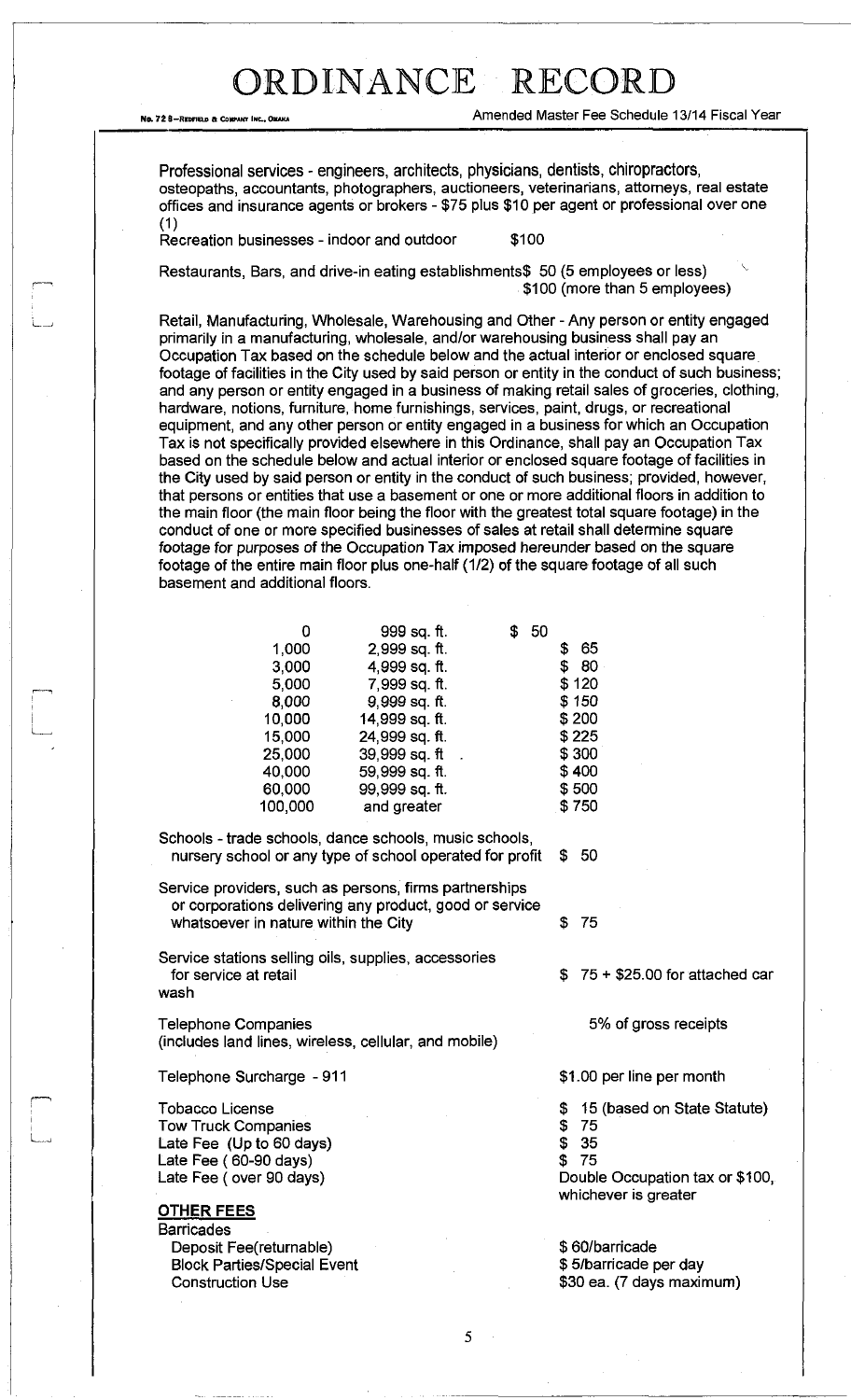| No. 72 8-REDFIELD & COMPANY INC., OMAHA                                                                                                                                       | Amended Master Fee Schedule 13/14 Fiscal Year                                                                                                                  |
|-------------------------------------------------------------------------------------------------------------------------------------------------------------------------------|----------------------------------------------------------------------------------------------------------------------------------------------------------------|
| <b>Blasting Permit</b>                                                                                                                                                        | \$1,000                                                                                                                                                        |
| <b>Bucket Truck Rental w/operator</b>                                                                                                                                         | \$150 per hour                                                                                                                                                 |
| <b>Conflict Monitor Testing</b>                                                                                                                                               | \$200                                                                                                                                                          |
| Cat License Fee (per cat - limit 3)                                                                                                                                           | \$5 each if spayed/neutered<br>\$15 each if not spayed/neutered                                                                                                |
|                                                                                                                                                                               | \$10 each (delinquent) if spayed/neutered                                                                                                                      |
|                                                                                                                                                                               | \$30 each (delinquent) if not spayed/neutered                                                                                                                  |
| Senior Citizen Discount (Age 65+)                                                                                                                                             | Free if spayed/neutered                                                                                                                                        |
| Dog License Fee (per dog - limit 3)                                                                                                                                           | \$ 5 each if spayed/neutered<br>\$15 each if not spayed/neutered<br>\$10 each (delinquent) if spayed/neutered<br>\$30 each (delinquent) if not spayed neutered |
| Senior Citizen Discount (Age 65+)                                                                                                                                             | Free if spayed/neutered                                                                                                                                        |
| Dog/Cat License Handling Fee (in addition to above fees                                                                                                                       | \$5                                                                                                                                                            |
| Dog or Cat License Replacement if Lost                                                                                                                                        | \$1                                                                                                                                                            |
| Dog or Cat Capture and Confinement Fee<br>MAXIMUM OF 4 DOGS AND/OR CATS WITH NO MORE THAN 3 OF EITHER SPECIES                                                                 | \$10 + Boarding Costs                                                                                                                                          |
| <b>Election Filing Fee</b>                                                                                                                                                    | 1% of Annual Position Salary                                                                                                                                   |
| Fireworks Sales Permit (Non-Profits)<br>Handicap Parking Permit Application Fee<br><b>State</b>                                                                               | \$2,500<br>\$ Currently Not Charging Per                                                                                                                       |
| Natural Gas Franchisee Rate Filing Fee<br>(For rate changes not associated withe cost of purchased gas.)                                                                      | Per Agreement                                                                                                                                                  |
| <b>Open Burning Permit</b>                                                                                                                                                    | \$10                                                                                                                                                           |
| <b>Parking Ticket Fees</b><br>If paid within 7 days of violation date<br>If paid after 7 days of violation date but within 30 days<br>If paid after 30 days of violation date | $$20 ($5 + $15$)$ admin fee)<br>$$25 ($10 + $15$)$ admin fee)<br>$$35 ($20 + $15$$ admin fee)                                                                  |
| <b>Pawnbroker Permit Fees:</b><br>Initial                                                                                                                                     | \$150                                                                                                                                                          |
| <b>Annual Renewal</b>                                                                                                                                                         | \$100                                                                                                                                                          |
| Pet Store License                                                                                                                                                             | 50 (In addition to Occ.<br>S                                                                                                                                   |
| License)<br>Police Officer Application Fee                                                                                                                                    | \$<br>20                                                                                                                                                       |
| Public Assembly Permit (requires application and approval)\$                                                                                                                  | 00                                                                                                                                                             |
| Returned Check Fee (NSF)<br>Storage of Explosive Materials Permit<br><b>Towing/Impound Fee</b><br><b>Trash Hauling Permit</b><br>Performance Bond                             | 35<br>\$<br>\$<br>100<br>\$<br>30<br>S<br>25/yr/truck + \$25,000                                                                                               |
| <b>PUBLIC RECORDS</b>                                                                                                                                                         |                                                                                                                                                                |
| <b>Request for Records</b>                                                                                                                                                    | \$15.00/Half Hour + Copy Costs*<br>(May be subject to deposit)                                                                                                 |
| <b>Audio Tapes</b><br>Video Tapes or CD/DVD<br>*Copy costs shall be established by the Finance Director                                                                       | \$5.00 per tape<br>\$10.00 per tape/CD                                                                                                                         |
| Unified Development Ordinance<br>Comprehensive Plan                                                                                                                           | \$100<br>\$50                                                                                                                                                  |
| 6                                                                                                                                                                             |                                                                                                                                                                |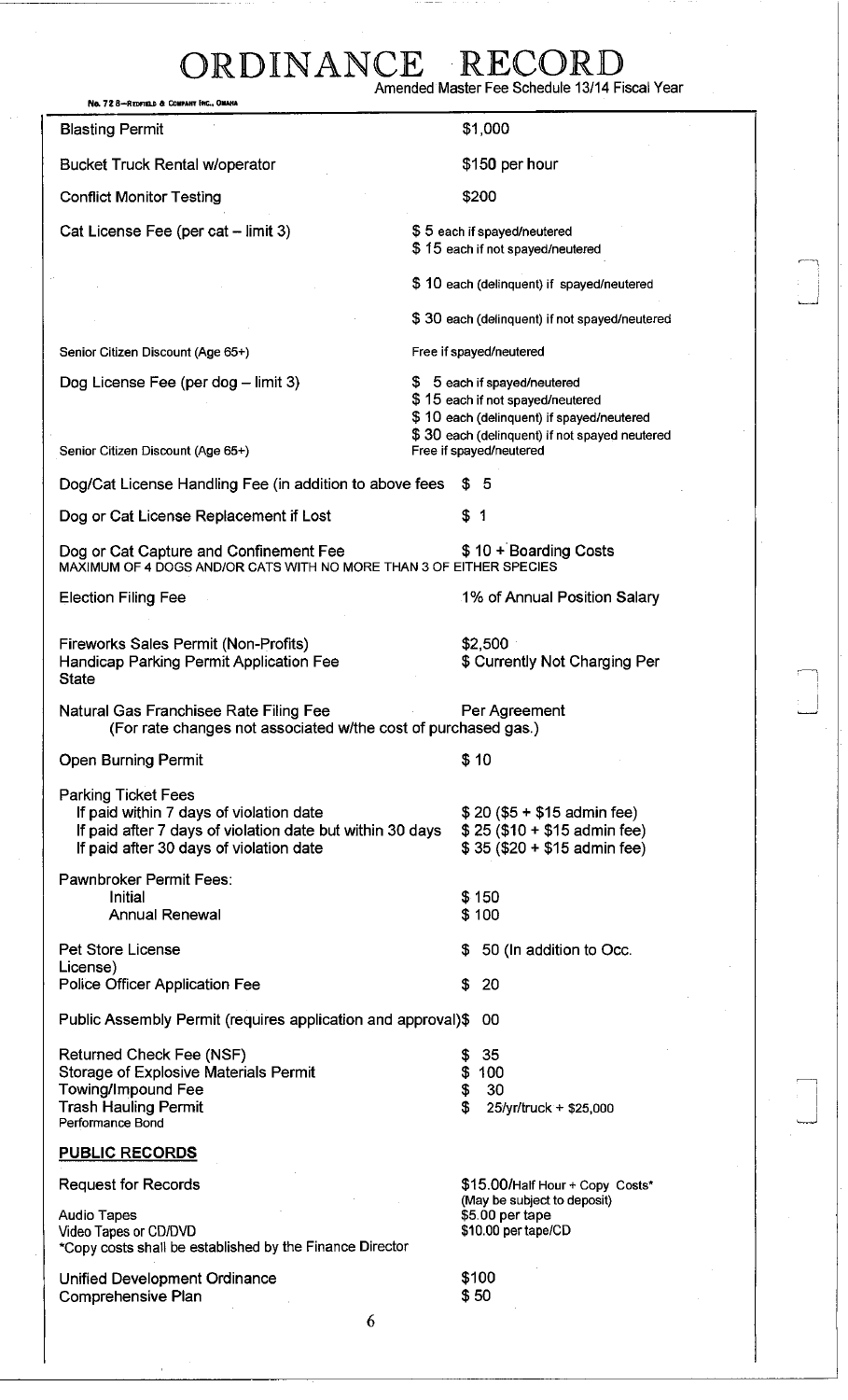Ne. 72 B-REOFFIELD & COMPARY INC., OMAHA Amended Master Fee Schedule 13/14 Fiscal Year

| Zoning Map                                                                      | \$10 12"x36"<br>\$30 36"x120"               |
|---------------------------------------------------------------------------------|---------------------------------------------|
| Zoning Ordinance w/Map<br><b>Subdivision Regulations</b>                        | \$30<br>\$30                                |
| Future Land Use Map                                                             | \$10 12"x36"                                |
| Ward Map                                                                        | \$30 36"x120"<br>\$2                        |
| Fire Report<br>Police Report                                                    | \$5<br>\$5                                  |
| Police Photos (5x7)                                                             | \$ 5/ea for 1-15<br>\$ 3/ea. for additional |
| Police Photos (8x10)                                                            | \$10/ea. for 1-15<br>\$5/ea. for additional |
| Police Photos (Digital)                                                         | \$10/ea. CD                                 |
| Criminal history                                                                | \$10                                        |
| <b>FALSE AND NUISANCE ALARMS</b>                                                |                                             |
| Registration Fee for Alarm System (not to include<br>single family or duplexes) | \$25                                        |
| Renewal Fee for Alarm System (not to include<br>einale family or dunlevee).     | \$25                                        |

single family or du<sub>l</sub> Late Registration Charge

False Alarm Fee for any false alarm generated by the registrant's alarm system, a fee in accordance with the following schedule (from 1 January through 31 December of each year) shall be charged:

\$35

| Number of False/Nuisance Alarms | <b>False/Nuisance Alarm Charge</b> |
|---------------------------------|------------------------------------|
|                                 | No Charge                          |
|                                 | No Charge                          |
| З                               | \$100.00                           |
| 4 or more                       | \$250.00                           |
|                                 |                                    |

False Alarm Fee for Alarm Systems without Registration - \$250 per alarm after 1 alarm

(not to include single family or duplexes)

#### **RESPONSE TO LARGE HAZARDOUS MATERIALS INCIDENTS**

A Dispatch and mobilization charge of \$300 + mileage shall be charged for response to any incident where no action is taken. If services are provided, the following rates shall apply:

Response Vehicles: One-hour minimum charge. All charges will be made to the closest % hour. Mileage will be charged at \$8.00 per mile per vehicle.

| <b>Pumper/Tanker Truck</b>                      | \$500/hour    |
|-------------------------------------------------|---------------|
| <b>Weed Truck</b>                               | \$150/hour    |
| <b>Aerial Ladder Truck</b>                      | \$750/hour    |
| <b>Utility Vehicle</b>                          | \$200         |
| <b>Command Vehicle</b>                          | \$100         |
| Equipment Charges:<br>Jaws of Life<br>Power Saw | \$250<br>\$75 |
| Hydraulic jack/chisels                          | \$75          |
| <b>Cribbing Blocks</b>                          | \$10          |
| Winches                                         | \$10          |
| Air Bags                                        | \$50          |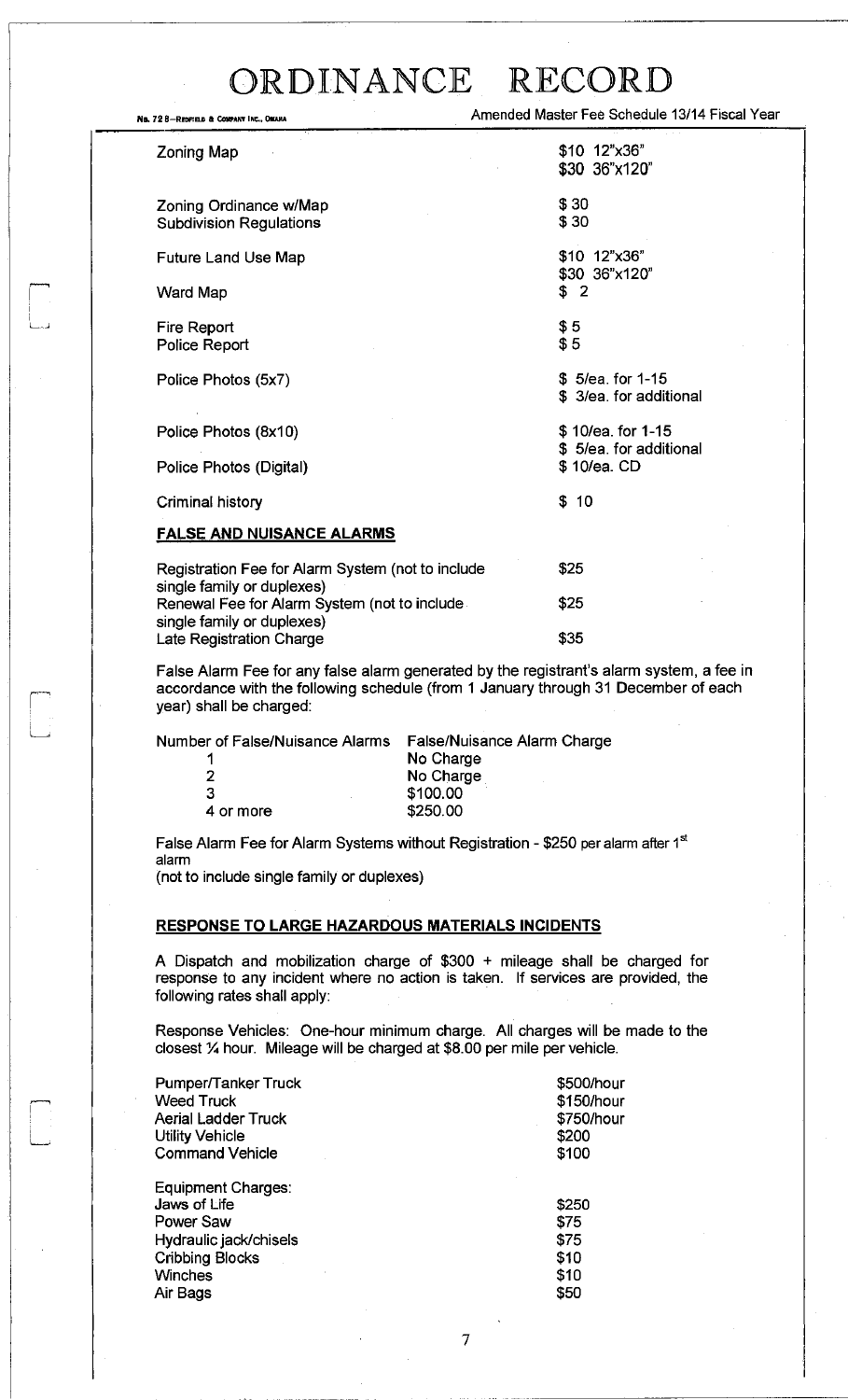| ORDINANCE                                                                                                                                                                                                                                            |                                                                         |                                                                     |                                           |  |
|------------------------------------------------------------------------------------------------------------------------------------------------------------------------------------------------------------------------------------------------------|-------------------------------------------------------------------------|---------------------------------------------------------------------|-------------------------------------------|--|
| Amended Master Fee Schedule 13/14 Fiscal Year<br>No. 72 8-REDFIELD & COMPANY INC., OMAHA                                                                                                                                                             |                                                                         |                                                                     |                                           |  |
| <b>High Lift Jack</b>                                                                                                                                                                                                                                |                                                                         | \$20                                                                |                                           |  |
| Supplies: The actual City cost of the supplies plus 25% shall be charged for all<br>supplies including but not limited to safety flares, Class A foam, Class B foam,<br>absorbent pads, absorbent material, salvage covers, and floor dry.           |                                                                         |                                                                     |                                           |  |
| <b>RESCUE SQUAD FEES</b>                                                                                                                                                                                                                             |                                                                         |                                                                     |                                           |  |
| <b>BLS Non Emergency Base</b><br><b>BLS Emergency Base</b><br>ALS Non Emergency Base<br><b>ALS Emergency Level I</b><br><b>ALS Emergency Level 2</b><br>Specialty Care (Interfacility)<br>Mileage Rural<br>Rescue Squad Response (without transport) |                                                                         | \$430<br>\$575<br>\$685<br>\$715<br>\$760<br>\$650<br>\$14<br>\$150 |                                           |  |
| <b>LIBRARY FEES</b>                                                                                                                                                                                                                                  |                                                                         |                                                                     |                                           |  |
| Membership (Non-Resident Family)                                                                                                                                                                                                                     | 6 month<br>1 year                                                       | \$35<br>\$60                                                        |                                           |  |
| Fax                                                                                                                                                                                                                                                  |                                                                         | \$2.00 up to 5 pages                                                |                                           |  |
| <b>Fines</b><br><b>Books</b><br><b>Audio Books</b><br><b>Videos/DVDs/CDs</b>                                                                                                                                                                         |                                                                         | $$.05$ /day<br>\$1.00/day<br>\$1.00/day                             |                                           |  |
| Damaged & Lost<br><b>Books</b><br>cost                                                                                                                                                                                                               |                                                                         | \$5.00 processing fee + actual                                      |                                           |  |
| Videos /DVDs/CDs<br>cost                                                                                                                                                                                                                             |                                                                         | \$5.00 processing fee + actual                                      |                                           |  |
| <b>Color Copies</b><br>Copies                                                                                                                                                                                                                        |                                                                         | \$.50<br>\$.10                                                      |                                           |  |
| Inter-Library Loan<br>Lamination - 18" Machine                                                                                                                                                                                                       |                                                                         | \$3.00/transaction<br>\$2.00 per foot                               |                                           |  |
| Lamination - 40" Machine<br>Children's Mini-Camp                                                                                                                                                                                                     |                                                                         | \$6.00 per foot<br>\$5.00 per week                                  |                                           |  |
| <b>RECREATION FEES</b><br>Refund Policy (posted at the Community Center)<br>approved refunds<br>Late Registration Fee<br><b>Community Center</b>                                                                                                     |                                                                         | \$10.00 administrative fee on all<br>\$10.00                        |                                           |  |
| Groups                                                                                                                                                                                                                                               | Resident                                                                | Non-Resident                                                        | <b>Business</b>                           |  |
| <b>Facility Rental</b><br>Gym (1/2 Gym)                                                                                                                                                                                                              | \$ 38/Hour                                                              | 75/Hour                                                             | \$                                        |  |
| 75/Hour<br>Gym/Stage (Rental)<br>Gym/Stage (Deposit)<br><b>Game Room</b><br>Meeting Rooms (Rental)<br>Meeting Rooms (Deposit)<br>50/Room                                                                                                             | \$420/Day<br>\$215<br>\$420<br>\$22/Hour<br>\$12/Hour/Room<br>\$50/Room | \$840/Day<br>\$420<br>\$44/Hour<br>\$22/Hour/Room<br>\$50/Room      | \$840/Day<br>\$44/Hour<br>\$27/Hour<br>\$ |  |
| Kitchen (Rental)<br>Kitchen (Deposit)<br>50/Room                                                                                                                                                                                                     | \$19/Hour<br>\$50/Room                                                  | \$27/Hour<br>\$50/Room                                              | \$33/Hour<br>\$                           |  |
| Racquetball Court                                                                                                                                                                                                                                    | \$7/Hour                                                                | \$14/Hour                                                           | \$14/Hour                                 |  |

Facility Usage Daily Visit (19 and up) \$3.00 \$4.00 Daily Visit (Seniors +55) \$-0- \$2.00

8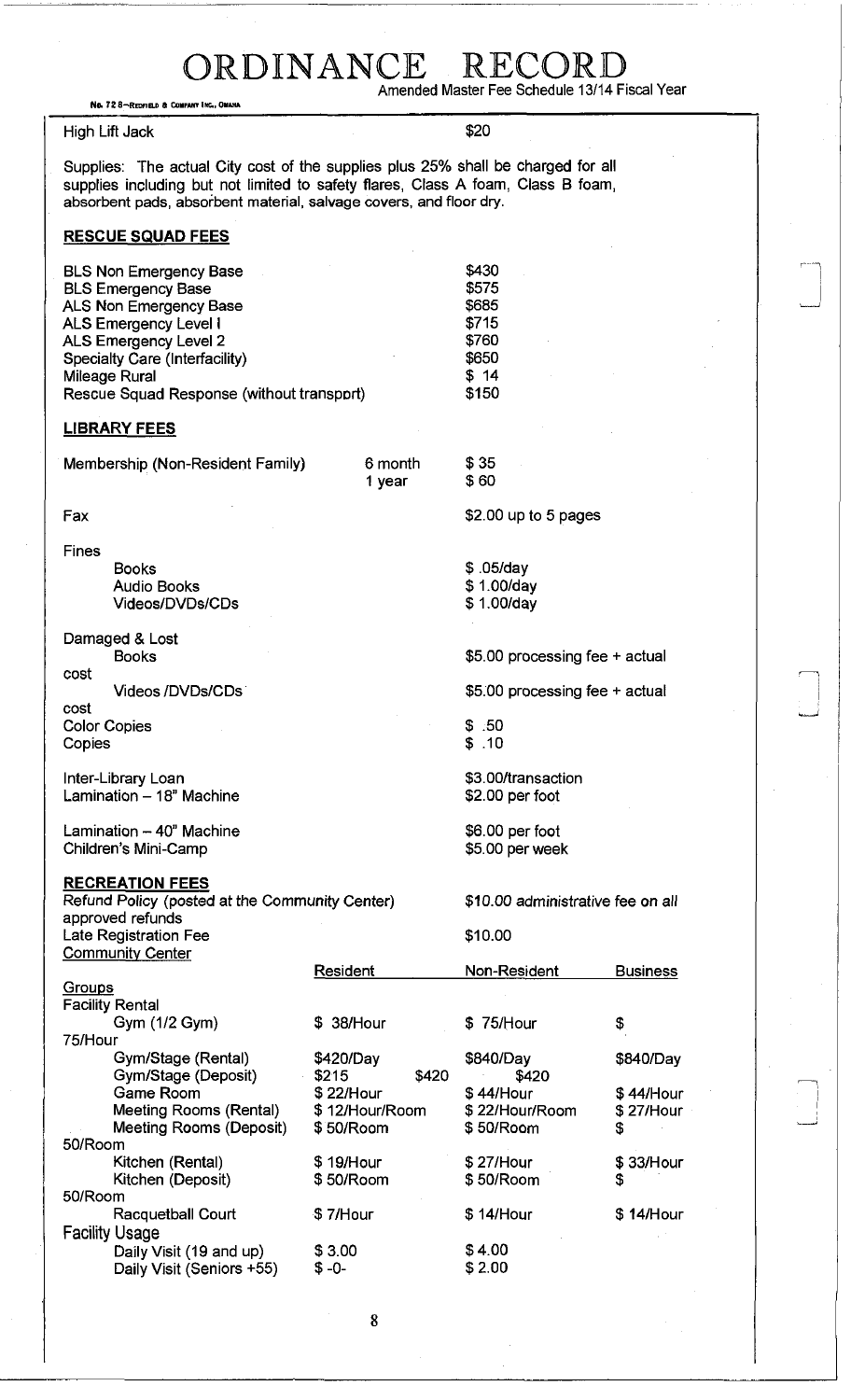$\bar{\bar{z}}$ 

No. 72 8-REDFIELD & COMPANY INC., OMAHA Amended Master Fee Schedule 13/14 Fiscal Year

| Membership Card<br>(Exercise Room, Gym, Racquetball/Walleyball Courts)<br>(Mon - Fri 8:00 -5:00 pm)  | \$3.00     | \$27.00/month                    | \$4.00/Visit                         |
|------------------------------------------------------------------------------------------------------|------------|----------------------------------|--------------------------------------|
| Gym (19 and up)                                                                                      |            |                                  |                                      |
| (Mon - Fri 8:00 -5:00 pm)                                                                            | \$3.00     |                                  | \$4.00/Visit                         |
| <b>Resident Punch Card</b>                                                                           | \$50.00    |                                  |                                      |
| Non-resident Punch Card                                                                              | \$35.00    |                                  |                                      |
| Non-resident Punch Card                                                                              | \$20.00    |                                  |                                      |
| Ind. Weight Training<br><b>Classes</b>                                                               | \$25       |                                  |                                      |
|                                                                                                      |            |                                  |                                      |
| Variety of programs as determined by the Recreation Director<br>Fees determined by cost of program   |            |                                  |                                      |
| <b>Classes</b>                                                                                       |            |                                  |                                      |
|                                                                                                      | Contractor |                                  | City                                 |
|                                                                                                      | 75%        |                                  | 25%                                  |
| <b>Contract Instructor Does Registration and Collects Fees</b>                                       |            |                                  |                                      |
| Other Facilities:                                                                                    |            |                                  |                                      |
| <b>Tournament Fees</b>                                                                               |            | Resident<br>\$30/Team/Tournament | Non-Resident<br>\$30/Team/Tournament |
|                                                                                                      |            | \$40/Field/Day                   | \$40/Field/Day                       |
| Gate/Admission Fee                                                                                   |            | 10% of Gross                     |                                      |
| <b>Model Airplane Flying</b>                                                                         |            |                                  |                                      |
| <b>Field Pass</b>                                                                                    |            | \$30"                            | \$40*                                |
| $*$ includes \$10 club membership 1 – year license                                                   |            |                                  |                                      |
| <b>Field Rentals</b>                                                                                 |            | \$40/2 hours                     | Non-<br>Resident and                 |
| Resident                                                                                             |            |                                  |                                      |
| <b>Park Shelters</b>                                                                                 |            | \$15/3 hours                     | \$25/3 hours                         |
| <b>Swimming Pool</b>                                                                                 |            | Resident                         | Non-Resident                         |
| <b>Youth Daily</b>                                                                                   |            | $\overline{2}$<br>\$             | \$<br>4                              |
| <b>Adult Daily</b>                                                                                   |            | \$<br>$\mathbf{3}$               | \$<br>4                              |
| <b>Resident Tag</b>                                                                                  |            | \$<br>$\overline{2}$             |                                      |
| <b>Family Season Pass</b>                                                                            |            | \$105<br>\$165                   |                                      |
| <b>Youth Season Pass</b>                                                                             |            | \$95<br>\$65                     |                                      |
| <b>Adult Season Pass</b>                                                                             |            | \$105<br>\$75                    |                                      |
| 30-Day Pass                                                                                          |            | \$55<br>\$85                     |                                      |
| Season Pass (Day Care)                                                                               |            | \$275<br>\$275                   |                                      |
| <b>Swim Lessons</b>                                                                                  |            | \$30                             | \$55                                 |
| Swimming Pool memberships and specials prices shall be established by the<br><b>Finance Director</b> |            |                                  |                                      |
| <b>Youth Recreation Programs</b>                                                                     |            | Resident                         | Non-Resident                         |
| Coed Softball/Baseball Ages 5-6                                                                      |            | \$45/55                          | \$60/70                              |
| Coed Softball/Baseball Ages 7-8                                                                      |            | \$45/55                          | \$60/70                              |
| Softball/Baseball Ages 9-10                                                                          |            | \$60/70                          | \$80/90                              |
| Softball/Baseball Ages 11-12<br><b>Tackle Football</b>                                               |            | \$70/80                          | \$100/110                            |
|                                                                                                      |            | \$110/120<br>\$65/75 \$65/75     | \$140/150                            |
| Soccer Ages 8 and above<br><b>Fall Baseball clinic</b>                                               |            | \$17/27 \$22/32                  |                                      |
| <b>Basketball Clinic</b>                                                                             |            | \$17/27                          | \$22/32                              |
| Basketball Ages 9-10                                                                                 |            | \$55/65                          | \$65/75                              |
| <b>Basketball Ages 11-12</b>                                                                         |            | \$55/65                          | \$65/75                              |
| Soccer Academy                                                                                       |            | \$33/43                          | \$53/63                              |
| <b>Flag Football</b>                                                                                 |            | \$33/43                          | \$53/63                              |
|                                                                                                      |            | \$33/43                          | \$53/63                              |
|                                                                                                      |            |                                  | \$47/57                              |
| Volleyball                                                                                           |            | \$27/37                          |                                      |
| Cheerleading<br>3 yr. old Soccer Clinic                                                              |            | \$17/27 \$22/33                  |                                      |
|                                                                                                      |            |                                  |                                      |
| <b>Uniform Deposit Fee</b><br><b>Basketball</b>                                                      |            | \$40                             | \$40                                 |
| Tackle Football                                                                                      |            | \$180                            | \$180                                |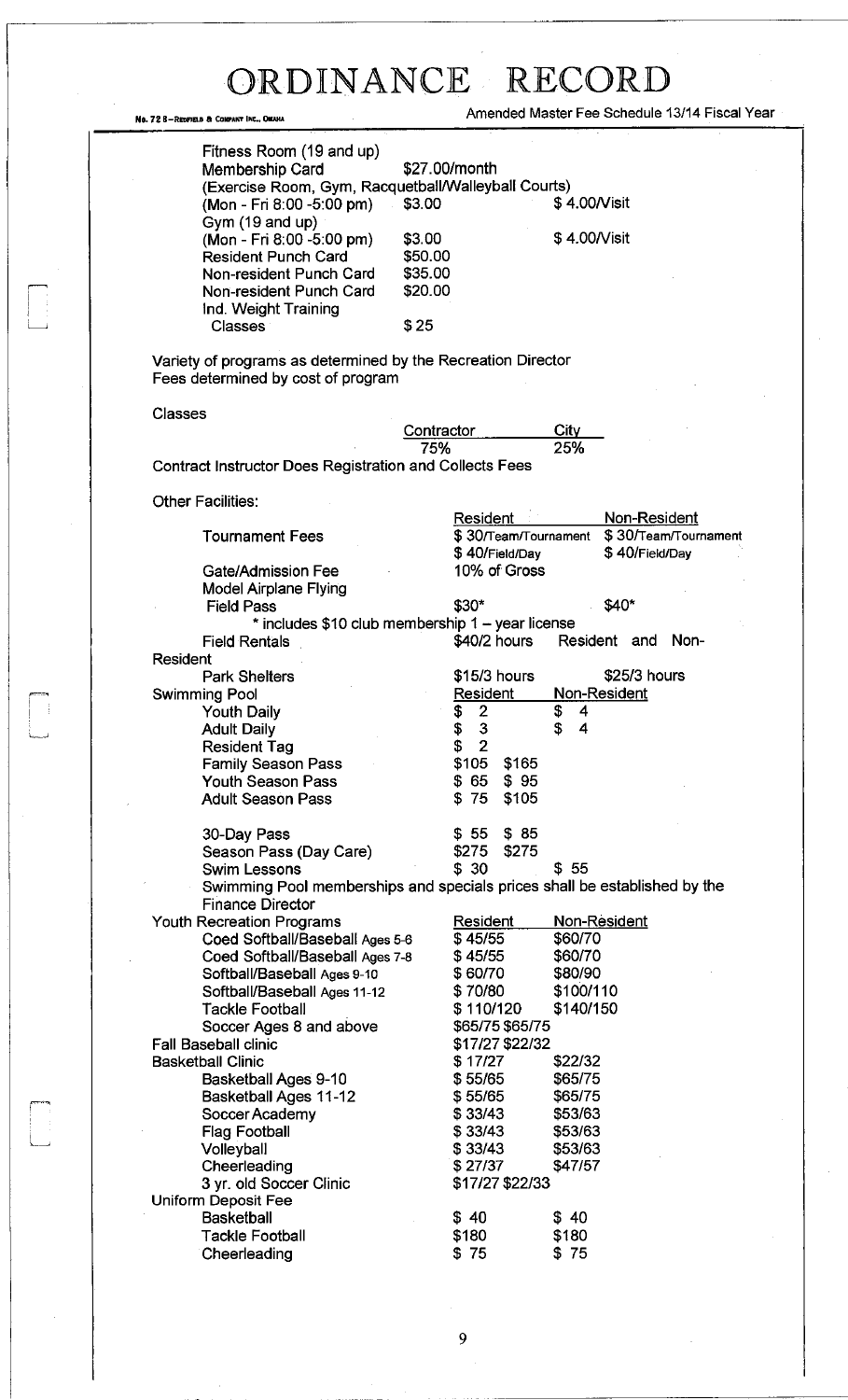No. 72 8-REDFIEU A COMPANY INC.,OMAHA

Golf Green Fees

| Spring Softball - Single | \$215 | \$15  |
|--------------------------|-------|-------|
| Spring Softball - Double | \$420 | \$420 |
| <b>Basketball</b>        | \$145 | \$145 |
| Volleyball               | \$110 | \$110 |
| Fall Softball - Single   | \$120 | \$120 |
| Fall Softball - Double   | \$235 | \$235 |

#### October 1<sup>st</sup> - February 28th 9-hole Weekdays (adults) \$ 8.50 9-hole Weekends – Sa - Su (adults)  $$ 10.00$ <br>18-hole Weekdavs (adults)  $$ 14.50$ 18-hole Weekdays (adults) 18-hole. Weekends - Sa - Su (adults) \$16.00 9-hole Weekdays - M-F (jr/sr) \$ 6.00 9-hole Weekends - Sa-Su (jr/sr) \$ 8.00 18-hole Weekdays - M-F (jr/sr) \$11.00 18-hole Weekends - Sa-Su (jr/sr) \$13.00 Pull Carts \$2.50<br>Rental Clubs - \$2.50<br>\$7.00 Rental Clubs - \$ 7.00<br>Electric Carts – 9-hole \$ 1.00<br>\$6.00 \$6.00 Electric Carts - 9-hole

| March $1st - September 30th$        |                  |
|-------------------------------------|------------------|
| 9-hole Weekdays (adults)            | \$10.00          |
| 9-hole Weekends - Sa - Su (adults)  | \$12.00          |
| 18-hole Weekdays (adults)           | \$16.00          |
| 18-hole Weekends - Sa - Su (adults) | \$18.00          |
| 9-hole Weekdays - M-F (jr/sr)       | \$8.00           |
| 9-hole Weekends - Sa-Su (jr/sr)     | $$10.00$ sr/jr.  |
| 18-hole Weekdays - M-F (jr/sr)      | \$13.00          |
| 18-hole Weekends - Sa-Su (jr/sr)    | $$115.00$ sr/jr. |
| Pull Carts                          | \$2.50           |
| <b>Rental Clubs</b>                 | \$7.00           |
| Electric Carts - 9-hole             | \$6.50           |

 $E$ lectric Carts  $-18$ -hole  $\$9.00$ 

Junior - Age 15 & under: Senior - Age 55 & over

Golf concessions, merchandise, specials, league and tournament prices shall be established by the Finance Director.

Electric Carts - 18-hole \$ 10.50

| \$400.00        |
|-----------------|
| \$300.00        |
| \$300.00        |
| \$750.00        |
|                 |
|                 |
| \$100.00        |
|                 |
| \$80.00         |
|                 |
| \$1.00 one way  |
|                 |
| $$3.00$ one way |
| \$10.00 one way |
|                 |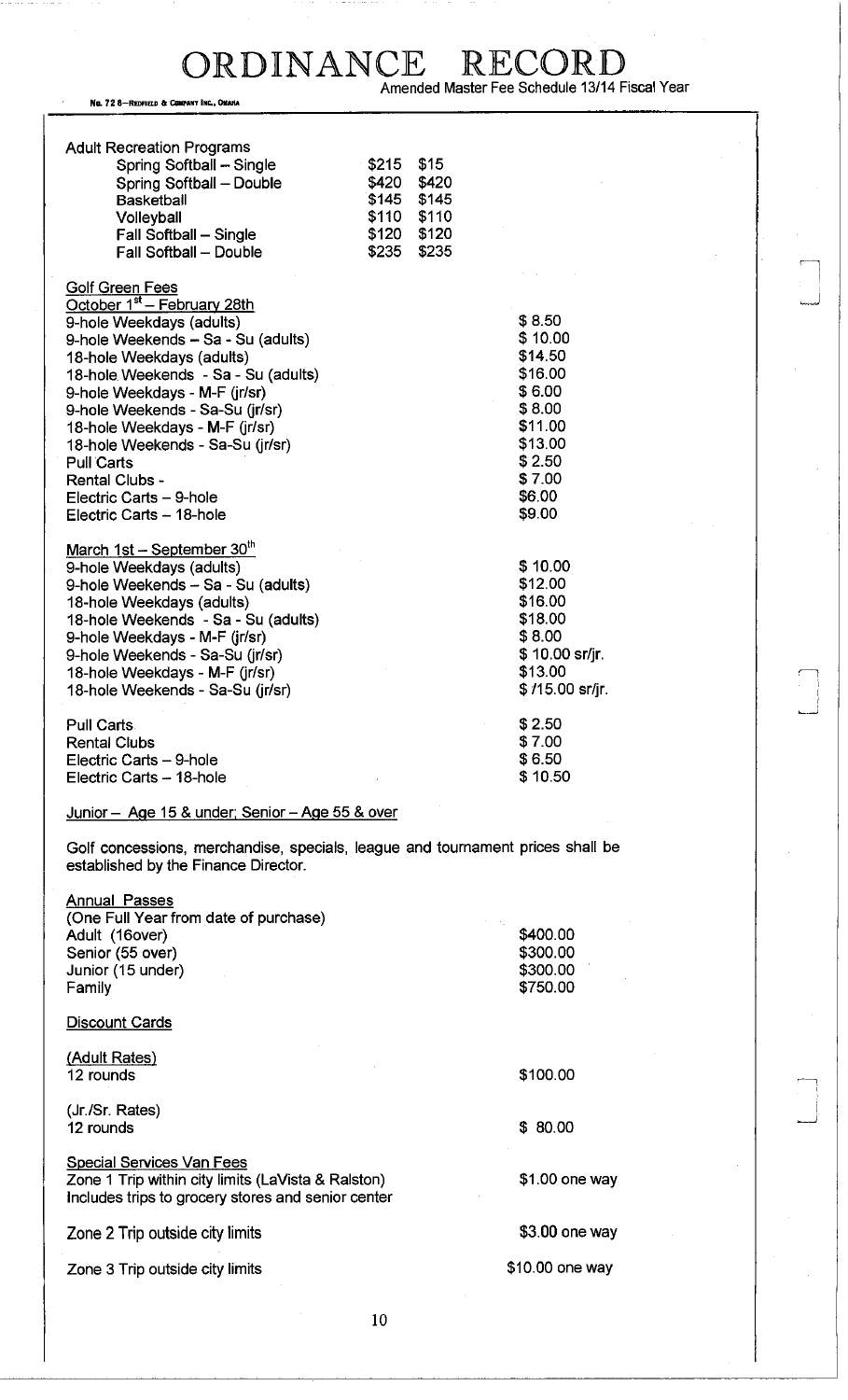No. 72 8-REDFIELD & COMPANT INC., OMAHA Amended Master Fee Schedule 13/14 Fiscal Year

Bus pass (each punch is worth \$1.00) \$30.00

Section 2. Sewer Fee Schedule.

§3-103 Municipal Sewer Department; Rates.

- A. Levy of Sewer Service Charges. The following sewer service charges shall be levied against the user of premises, property or structures of every kind, nature and description, which has water service from any supply source and are located within the wastewater service area of the City of La Vista.
- B. Computation of Sewer Service Charges. For the months of December, January, February and March, the monthly charge for residential sewer services will be computed on the actual water used for these months. The monthly charge for residential sewer service in the months of April, May, June, July, August, September, October and November will be computed on the average water usage of the four (4) preceding winter months of December, January, February and March or for such portion of said consumption, whichever is the lesser. At the option of the City of La Vista, water used from private wells shall be either metered or estimated for billing purposes.
- C. Amount of Sewer Service Charges. The total sewer service charge for each sewer service user will be the sum of three (3) charges: (1) customer charge, (2) flow charge, and (3) abnormal charge.
	- 1. The customer charge is as follows
		- a. For sewer service users classified as Residential, the same being sewer service to a single family dwelling, or a duplex, apartment, or other multifamily dwelling (e.g. apartments) wherein each dwelling unit has a separate water meter that is read and charged for water and sewer use by the Metropolitan Utilities District - \$7.58 per month.
			- b. For sewer service users classified as Residential-Multi-Family, the same being sewer service to Multi-Family dwellings (e.g. apartments) wherein there is only a separate water meter to each building or complex that is read and charged for water and sewer use by the Metropolitan Utilities District - \$ 7.58 per month plus an amount equal to \$ 6.82 times the total number of dwelling units, less one, in the Multi-Family dwellings that comprise an apartment complex. The customer charge for Residential-Multi Family sewer service users will be billed by the City of La Vista in addition to the flow charge billing from the Metropolitan Utilities District. A late charge of 14% will be applied for for Multi-Family sewer use billings.
		- c. For sewer service users classified as General Commercial: Customers who normally use less than 100,000 cubic feet of water per month and who are not Residential users or Residential-Multi-Family users - \$ 8.13 per month. For sewer service users in this category that require manual billing, add \$10.00 for a total of \$18.13. The manual billing of the customer charge will come from the City of La Vista instead of the Metropolitan Utilities District.
- 2. The flow charge for all sewer service users shall be \$ 2.2116 per hundred cubic feet (ccf).
- 3. If users have abnormal strength sewage as determined by the terms of the Wastewater Service Agreement between the City of La Vista and the City of Omaha, then additional charges will be billed to the user at the applicable rates as determined by said Agreement.
- 4. If users other than those classified herein are connected to the wastewater collection system, the Customer Charges, the Flow Charges and Other Charges will be determined by the City Council in accordance with rules and regulations of the EPA and the Agreement between the City of La Vista and the City of Omaha.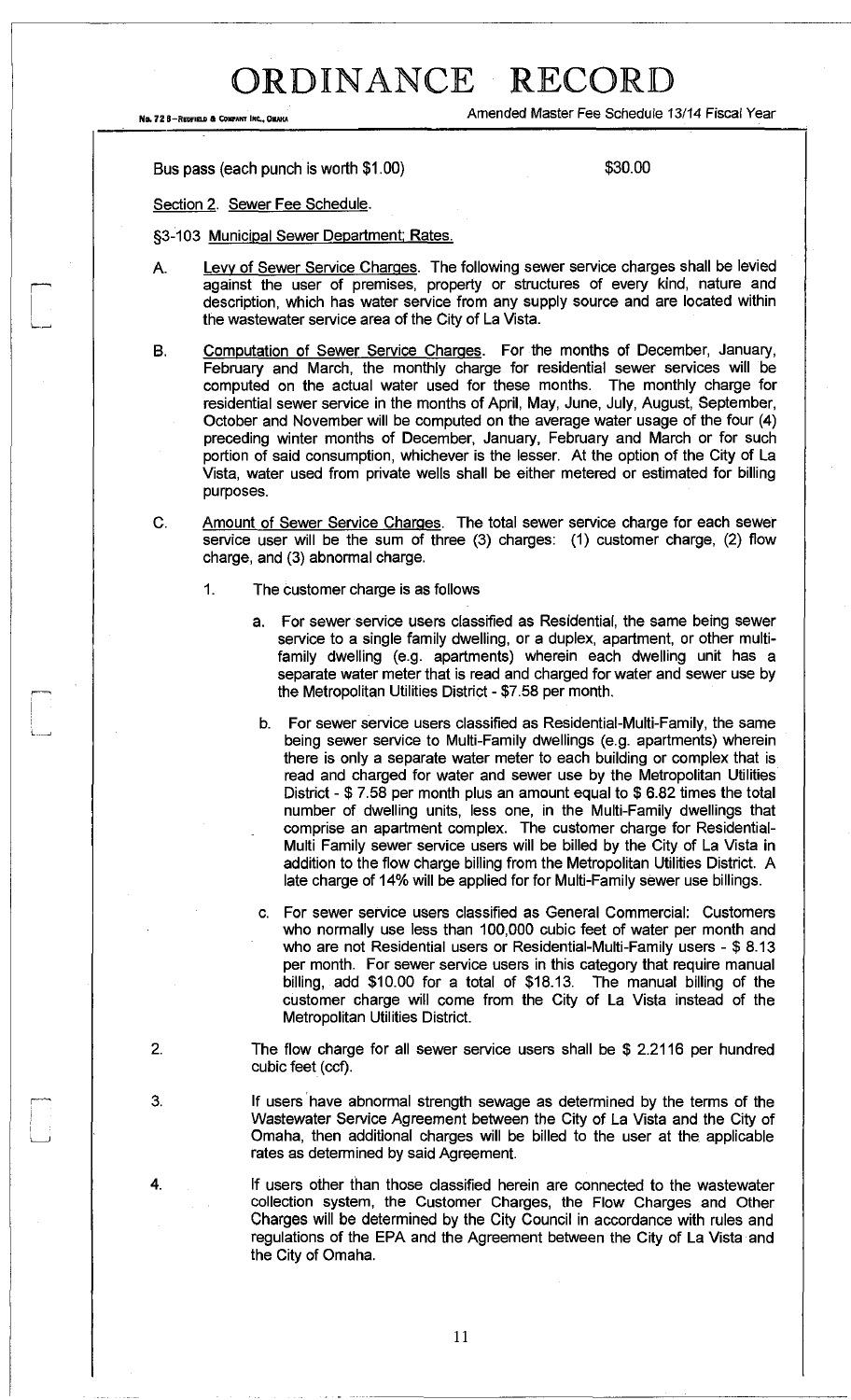ORDINANCE RECOR Amended Master Fee Schedule 13/14 Fiscal Year

No. 72 8-RECFIELD & COMPANY INC., OMAHA

Section 3. Sewer/Drainage Connection Fee Schedule. A fee shall be paid to the City Treasurer as set forth in this section for each structure or tract to be connected to the sewer system of the City. No connection permit or building permit shall be issued until the following connection fees have been paid.

| Residential<br><b>Single Family Dwelling</b><br><b>Duplex</b> | \$1,100<br>\$1,100/unit            |
|---------------------------------------------------------------|------------------------------------|
| <b>Multiple Family</b><br>Article of the Card                 | 858/unit<br>S.                     |
| Commercial/Industrial                                         | \$5,973/acre of land as<br>platted |

The fee for commercial (including industrial) shall be computed on the basis of \$5,973 per acre within each platted lot or tract, irrespective of the number of structures to be constructed thereon.

The applicable fee shall be paid in respect to each lot or building site as a condition of City's issuance of any building or sewer connection permit.

- A. Changes in Use. If the use of a lot changes subsequent to payment of the fee, which different use would require payment of a fee greater than that payable in respect to the use for which the fee was originally paid, the difference in fee shall be paid to the City at time of such change in use.
- B. Existing Structures. Structures for which sewer connection and building permits have been issued, and all permit fees in respect thereto paid, prior to the effective date hereof shall be exempt from the fees herein imposed.
- C. Preconnection Payments. Where preconnection payment charges for a subdivision or portion thereof have been paid to City at time of subdivision of a tract pursuant to agreement between the City and the developer and the sanitary and improvement district, if any, financing improvements of the subdivision, the preconnection payment so made shall be credited by City to the sewer/drainage fees payable at time of connection of the individual properties to the sewer/drainage systems of the City.
- D. Sewer Tap and Inspection and Sewer Service Fees. The fees imposed by Section 3 hereof are in addition to and not in lieu of (1) sewer tap and inspection fees payable pursuant to Section 3-122 of the La Vista Municipal Code and listed herein and (2) sewer service charges imposed by Section 2 hereof.

Section 4. Sewer Inspection Charges Established for Installation. Inspection charges for nonresidential property sewer installation shall be:

| Sewer Tap Fee (Inspection Fee)       |       |
|--------------------------------------|-------|
| Service Line w/inside diameter of 4" | \$400 |
| Service Line w/inside diameter of 6" | \$600 |
| Service Line w/inside diameter of 8" | \$700 |

Service Line w/inside diameter over 8" Special permission/set by Council

Section 5. Miscellaneous Sewer Related Fees: Miscellaneous sewer related fees shall be:

| Private Sewage Disposal System Const. Permit       | S | 1,500 |
|----------------------------------------------------|---|-------|
| Appeal Fee Re: Issuance or Denial of Sewer Permits |   | 1.500 |

Section 6. Repeal of Ordinance No.1158. Ordinance No. 1158 as originally approved on November 15, 2011, and all ordinances in conflict herewith are hereby repealed.

Section 7. Severability Clause. If any section, subsection, sentence, clause or phrase of this ordinance is, for any reason, held to be unconstitutional or invalid, such unconstitutionality or invalidity shall not affect the validity of the remaining portions of this ordinance. The Mayor and City Council of the City of La Vista hereby declare that it would have passed this ordinance and each section, subsection, clause or phrase thereof, irrespective of the fact that any one or more sections, subsections, sentences, clauses or phrases be declared unconstitutional or invalid.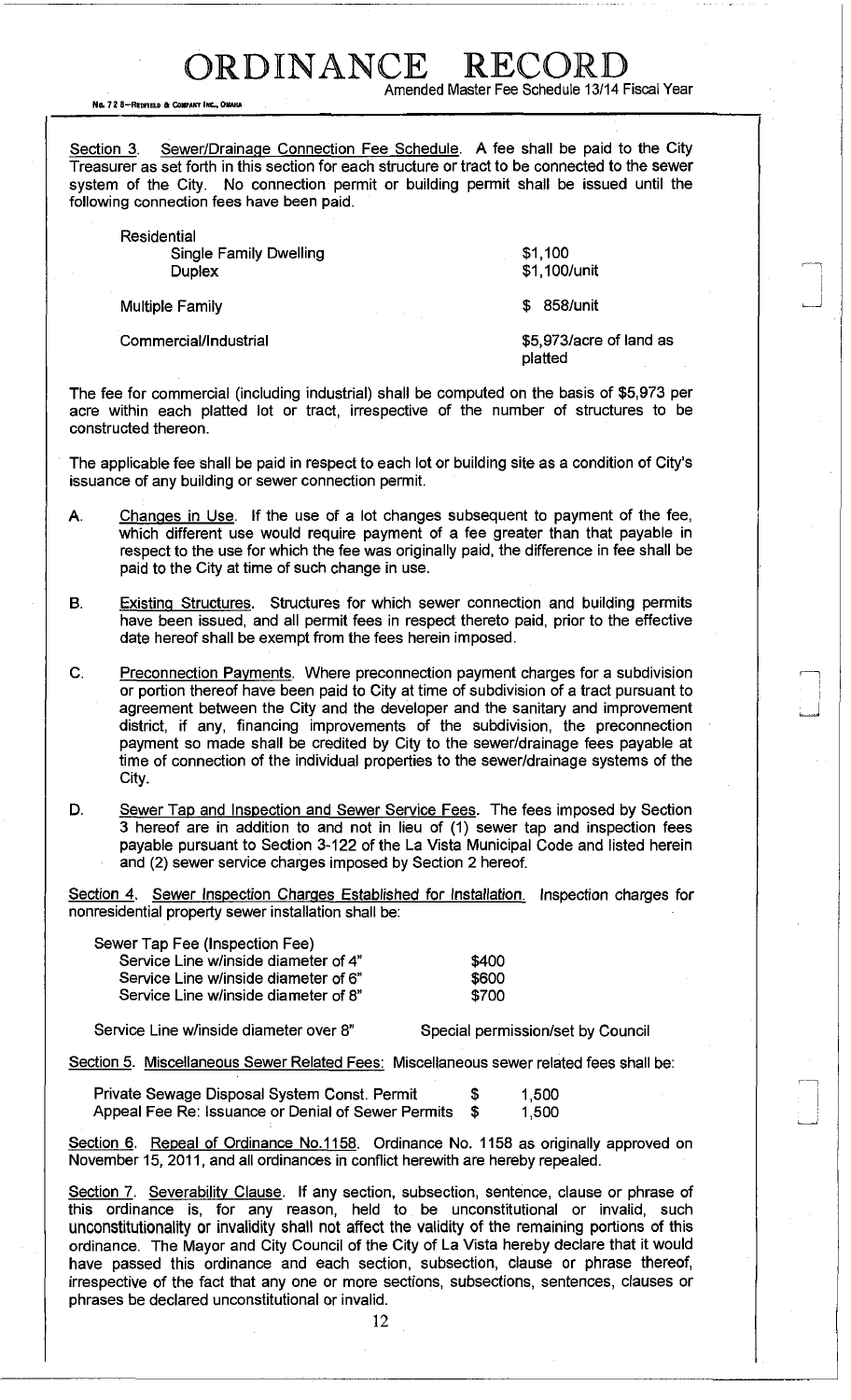No. 72 8-REDIFFEE & COMPANY INC., OMANA AMERICAL TRISCAL PROPERTY AMBRIT FOR SCHEDULE 13/14 FISCAL Year

Section 8. Effective Date. This Ordinance shall take effect from and after its passage, approval and publication in pamphlet form as provided by law; provided, however, that:

(1) Pawnbroker occupation taxes of Section 1 shall be effective April 1, 2003. Pawnbroker occupations taxes shall be payable on a monthly basis no later than the last day of the calendar month immediately following the month in which the subject pawnbroker transactions occur. For example, the occupation tax on pawnbroker transactions for the month of April 2003 shall be due and payable on or before May 31, 2003.

(2) Pawnbroker permit fees shall be effective January 1, 2004. Annual pawnbroker permit fees shall be due and payable annually on or before January 1. Initial pawnbroker permit fees shall be due and payable on or before the date that the pawnbroker license is issued. Issuance of renewal of pawnbroker permits shall be subject to payment of applicable permit fees.

(3) Rental Inspection Program License fees shall be effective January 1, 2011

(4) The remaining provisions of this Ordinance other than those specified in Sections 8(1), 8(2) and 8(3) shall take effect upon publication.

PASSED AND APPROVED THIS 21ST DAY OF JANUARY, 2014.

CITY OF LA VISTA Douglas Kindig, Mayor

**ATTEST:** 

ethe ame Pamela A. Buethe, CMC

City Clerk

K:\APPS\City Hall\ORDINANCES\Master Fee Add Children's Mini Camp And Class Z Liquor License Redlined.Doc